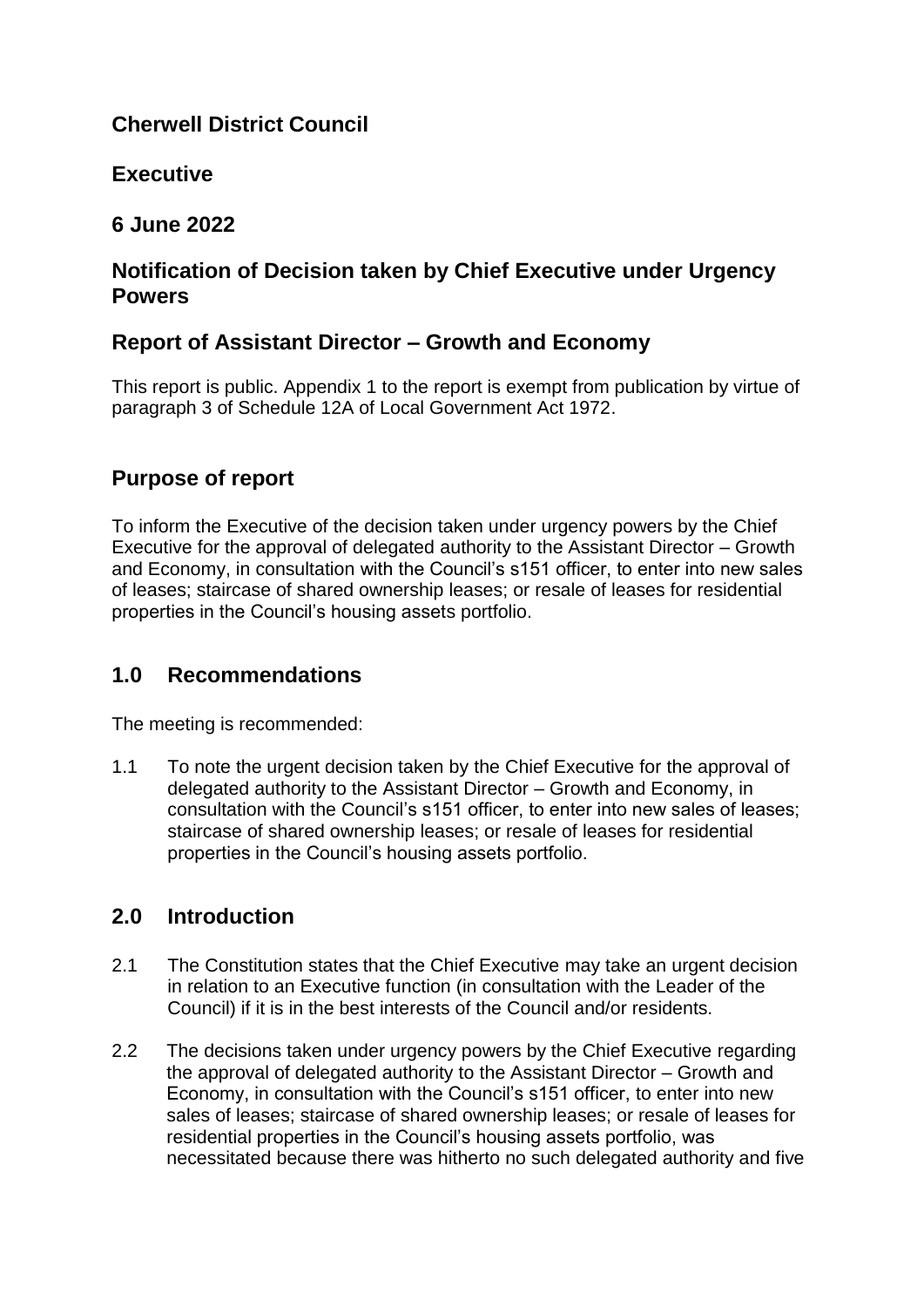properties in the Council's housing assets portfolio required urgent completion or legal progression.

### **3.0 Report Details**

- 3.1 The possible consequences of not taking an urgent decision to delegate the necessary powers would have meant that the transactions relating to new sales of leases, staircasing and resale of leases would not be completed in a timely manner.
- 3.2 The details of the properties involved are set out in the attached (exempt) Appendix One.

# **4.0 Conclusion and Reasons for Recommendations**

4.1 In line with the Constitution, this report is informing Executive of a decision which was taken by the Chief Executive under urgency powers.

# **5.0 Consultation**

5.1 Given that this urgent decision was related to commercial transactions, no outside consultation was undertaken in relation to this urgent decision.

### **6.0 Alternative Options and Reasons for Rejection**

6.1 The following alternative option has been identified and rejected for the reason as set out below.

Option 1: Not to note the report. This is not recommended as the urgent action has been taken and it is a constitutional requirement for it to be reported to Executive.

# **7.0 Implications**

#### **Financial and Resource Implications**

7.1 There are no financial implications arising directly from this report as it is reporting an urgent decision which has already been taken.

Comments checked by: Michael Furness, Assistant Director of Finance 01295 221845 [michael.furness@cherwell-dc.gov.uk](mailto:michael.furness@cherwell-dc.gov.uk)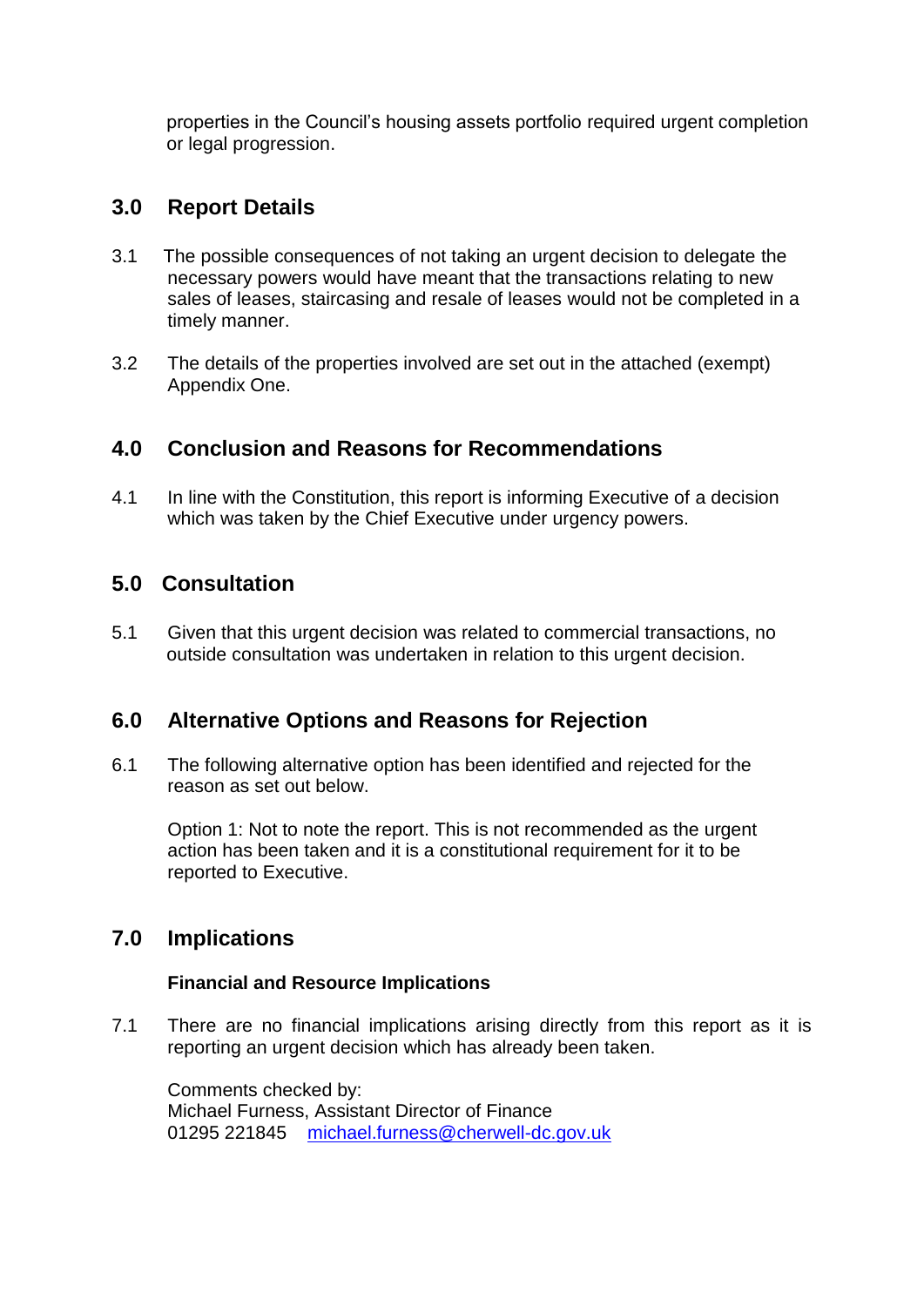#### **Legal Implications**

7.2 The noting of the urgent decision taken ensures compliance with the Council's constitution.

Comments checked by: Helen Lolas, Team Leader and Solicitor, Legal Services 07801 400 941, [helen.lolas@cherwell-dc.gov.uk](mailto:helen.lolas@cherwell-dc.gov.uk)

#### **Risk Implications**

7.3 The noting of the urgent decision taken ensures compliance with the Council's constitution.

Comments checked by: Celia Prado-Teeling, Interim Assistant Director – Customer Focus 01295 221556, [celia.prado-teeling@cherwell-dc.gov.uk](mailto:celia.pradoteeling@cherwell-dc.gov.uk)

#### **Equalities and Inclusion Implications**

7.4 There are no equality and diversity implications arising directly from this report as it is reporting on an urgent decision which has already been taken. Every time we must take a decision, we make sure it is in line with our equalities and inclusion framework.

Comments checked by: Celia Prado-Teeling, Interim Assistant Director – Customer Focus 01295 221556, [celia.prado-teeling@cherwell-dc.gov.uk](mailto:celia.prado-teeling@cherwell-dc.gov.uk)

#### **Sustainability Implications**

7.5 There are no sustainability implications arising directly from this report because it is reporting on an urgent decision which has already been taken.

Comments checked by: Sandra Fischer-Martins, Climate Action Mobilisation Manager 07584 174682, [sandra.fischer-martins@oxfordshire.gov.uk](mailto:sandra.fischer-martins@oxfordshire.gov.uk)

### **8.0 Decision Information**

**Key Decision** 

**Financial Threshold Met: No Community Impact Threshold Met: No**